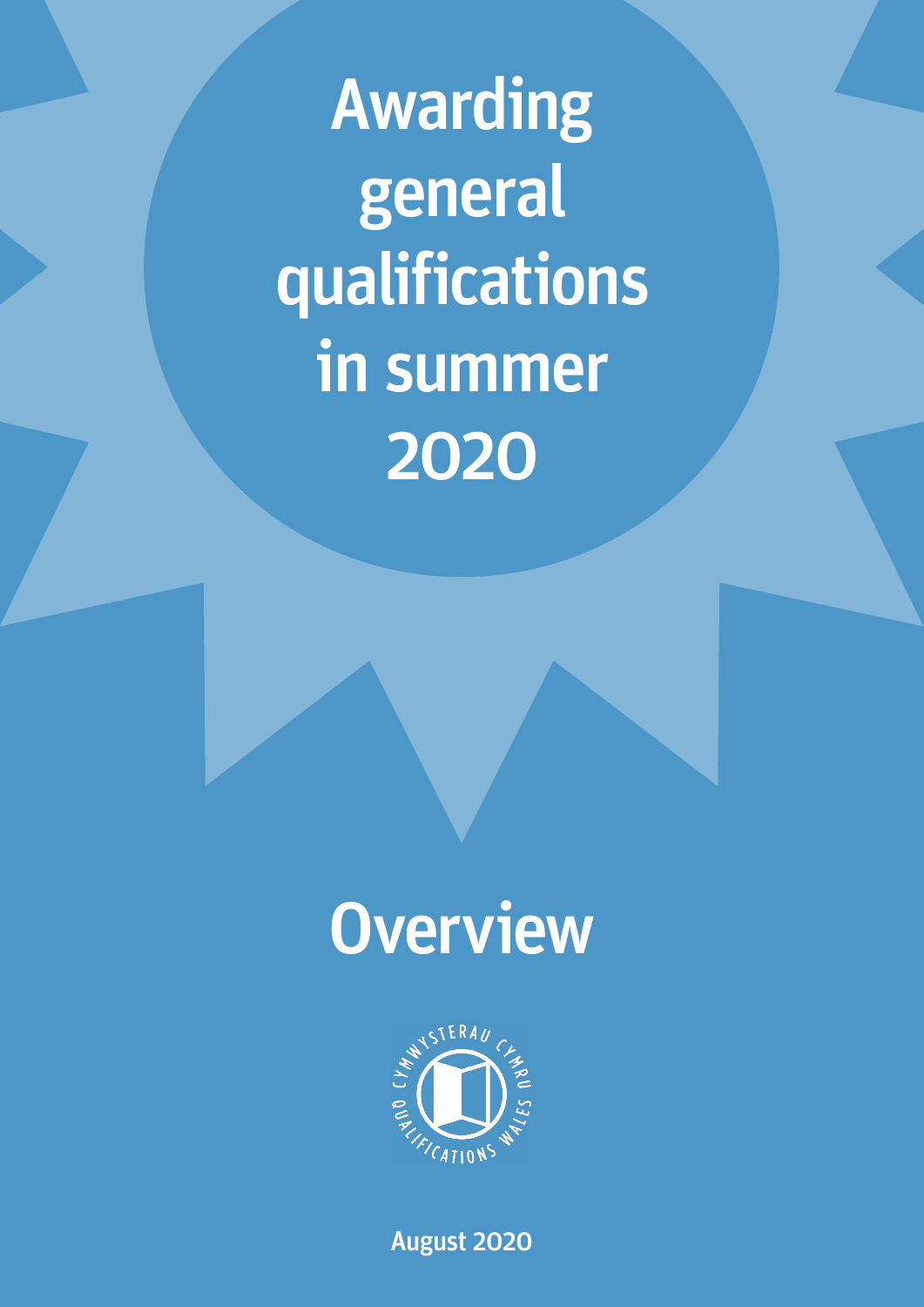**On 17 August 2020, the Minister for Education announced that following changes in other jurisdictions, learners in Wales will be awarded their centre assessment grades. In response, we have instructed WJEC to issue learners with their centre assessment grades for GCSEs, AS and A levels and the Welsh Baccalaureate Skills Challenge Certificate qualifications. (17 August 2020)**

**The information within this document has not been updated to represent any changes in policy.**

**This Overview of AS, A level and Advanced Skills Challenge Certificate results/Overview of awarding GQs in summer 2020 Wales contains information describing results that were issued to centres in readiness for results publication day on 13 August. Since writing, the Minister for Education has issued Qualifications Wales with a Direction to introduce a rule preventing A level learners receiving a grade that was lower than their AS level result in that subject. The information within this document will be updated in due course to represent accurately this change in policy.** 

**(13 August 2020)**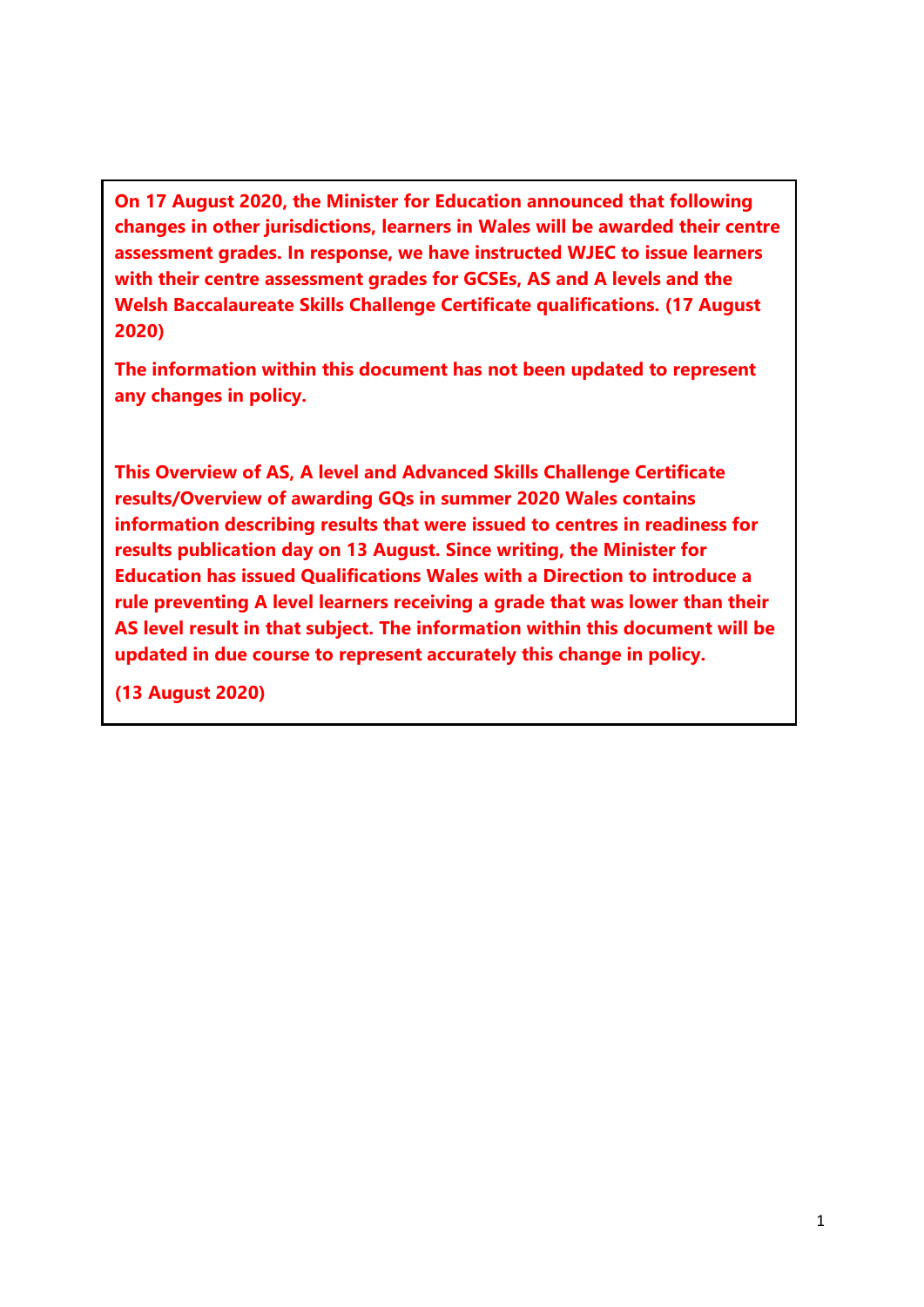# **Contents**

| <b>Introduction</b>                                                                                                                                 | 3            |
|-----------------------------------------------------------------------------------------------------------------------------------------------------|--------------|
| <b>Background</b>                                                                                                                                   | 4            |
| Our approach                                                                                                                                        | 5            |
| Information for schools and colleges on the submission of<br><b>Centre Assessment Grades</b><br><b>Consultation on arrangements for summer 2020</b> | 5<br>$6 - 7$ |
| <b>Extraordinary regulatory framework</b>                                                                                                           | $7 - 8$      |
| <b>Appeals</b>                                                                                                                                      | 8            |
| <b>Entries</b>                                                                                                                                      | 9            |
| <b>GCSEs</b>                                                                                                                                        | 9            |
| <b>AS levels</b>                                                                                                                                    | 9            |
| A levels                                                                                                                                            | 9            |
| <b>Oversight of summer 2020</b>                                                                                                                     | 10           |
| Development of the approach to standardisation                                                                                                      | $10 - 15$    |
| A Levels - summer 2020                                                                                                                              | 12           |
| AS levels - summer 2020                                                                                                                             | 13           |
| GCSEs - summer 2020                                                                                                                                 | 13           |
| Welsh Baccalaureate Skills Challenge Certificates                                                                                                   | 14           |
| Monitoring of qualification decision-making processes                                                                                               | 15           |
| <b>Results</b>                                                                                                                                      | 15           |
| <b>How we communicated</b>                                                                                                                          | $16 - 17$    |
| What next? - Approach to 2020/2021                                                                                                                  | 17           |
| November 2020 series                                                                                                                                | 17           |
| Summer 2021 series                                                                                                                                  | 18           |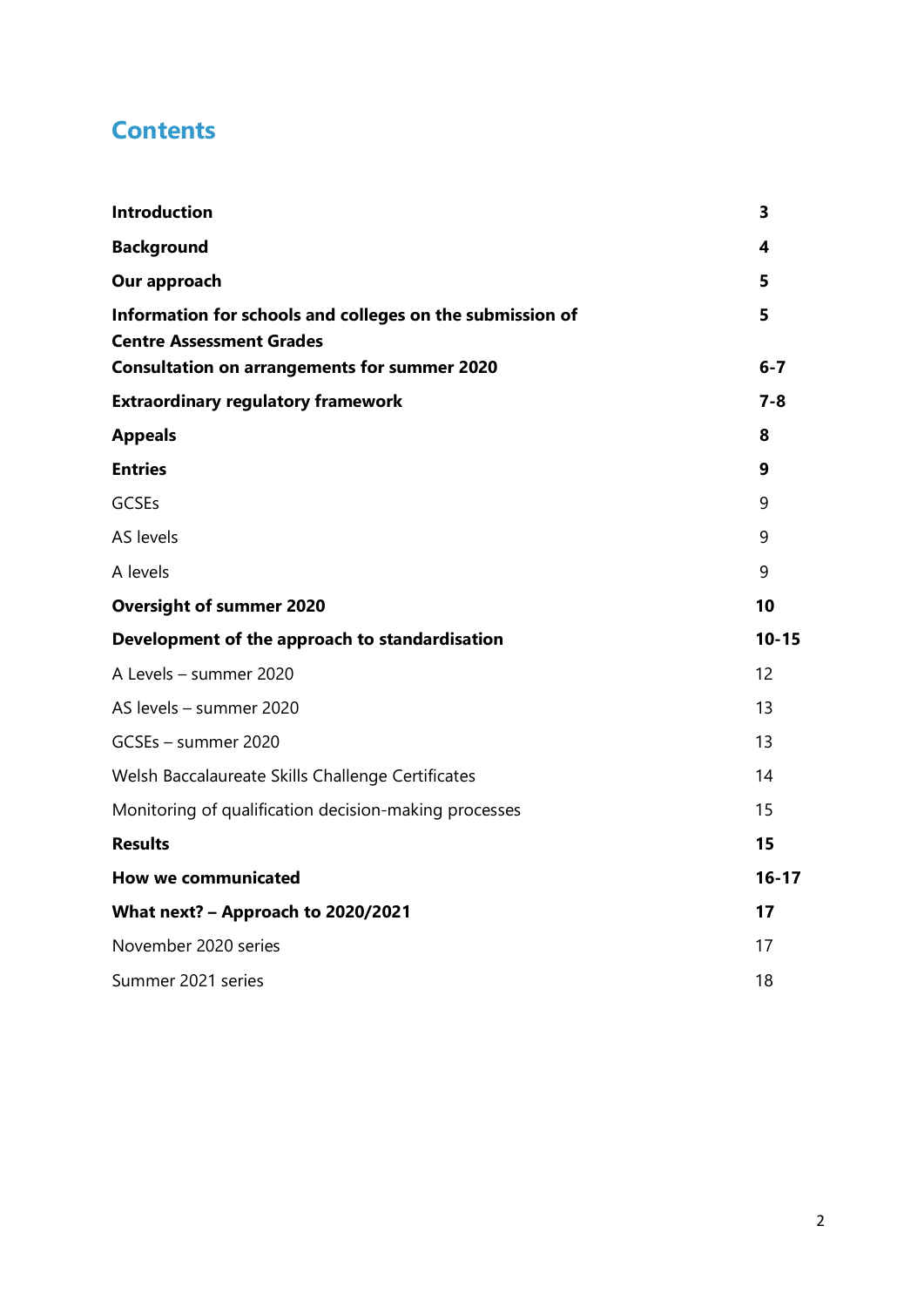# **Introduction**

The coronavirus (COVID-19) pandemic has had a significant impact on general qualifications (GQs), which includes GCSEs, AS and A levels, in summer 2020. It led to the closure of schools, colleges and other exam centres and the cancellation of exams across the UK.

In Wales, approved qualifications<sup>[1](#page-3-0)</sup> are provided by the exam board, WJEC. These include GCSEs, AS and A levels and the Welsh Baccalaureate Skills Challenge Certificate. In 2019, 305,135 certificates were issued for GCSEs, 41,435 for AS and 32,410 for A levels in Wales. Where there is a subject with no approved qualification, maintained schools in Wales can use qualifications designed for England. The independent sector in Wales can take England or Wales designed qualifications. WJEC also deliver qualifications to learners outside of Wales through their Eduqas brand.

GQs aid progression to learning in further education (FE) or higher education (HE). Our approach sought to minimise the impact of the pandemic on learners due to complete their qualifications in summer 2020 and, wherever possible, enable learners to progress to the next stage of their learning or career.

<span id="page-3-0"></span> $1$  Approved qualifications have met qualification-specific approval criteria that ensure they meet the needs of learners in Wales.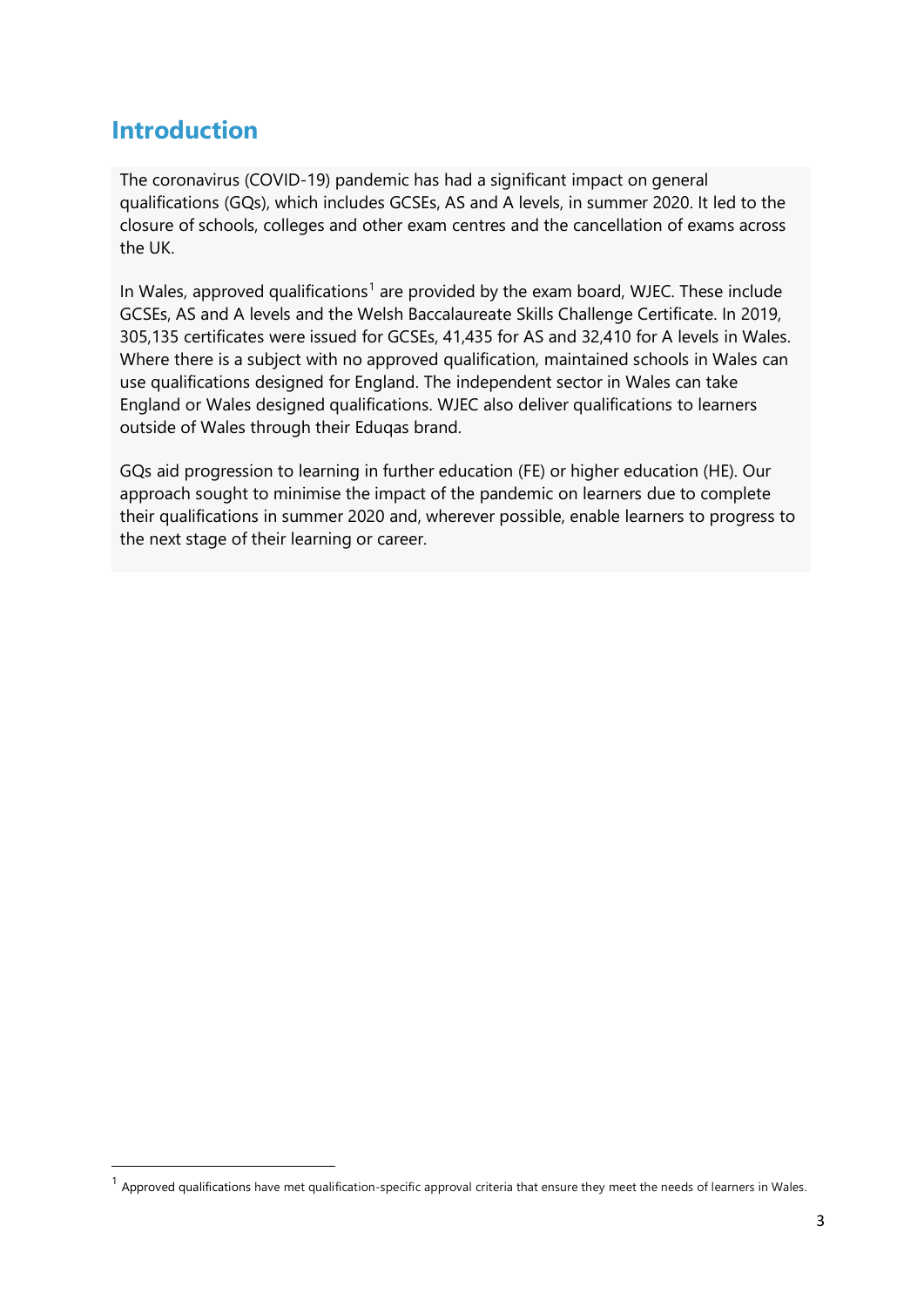# **Background**

As the independent regulator of these qualifications in Wales, our role is to set rules for exam boards. We work with Welsh Government, who set education policy and oversee the education system in Wales.

On 18 March 2020, to help fight the spread of coronavirus (COVID-19) the Minister for Education in Wales announced the closure of schools and the cancellation of the 2020 summer exam series.

On 24 April 2020 the Minister for Education issued Qualifications Wales with a [Direction.](https://www.qualificationswales.org/media/5850/gcse-as-and-a-level-cancellations-letter.pdf) This required Qualifications Wales to have regard to:

- The Welsh Government policy that, as far as possible, learners who were due to complete assessments for general qualifications between 20 March and 31 July 2020 should be issued with calculated results for these qualifications.
- The Welsh Government policy that learners studying general qualifications should be treated fairly, receiving results that reflect the work they have put in and their cumulative attainment on their qualifications.
- The Welsh Government policy that, as far as possible, learners studying general qualifications should not be disadvantaged compared to their peers studying vocational qualifications, or their peers studying qualifications in different jurisdictions in being able to progress to the next stage of learning.
- The Welsh Government policy that a fair and robust approach to issuing results to learners studying general qualifications is adopted, which includes determining the approach awarding bodies and schools and colleges must follow in arriving at judgements of learners' attainment and ensuring an avenue of recourse is available for those learners who do not believe that the process has been followed correctly in issuing their results.

We worked with Welsh Government and WJEC to put in place arrangements for summer 2020 in order that learners would be awarded grades, as explained in this [infographic.](https://qualificationswales.org/media/6298/wg-qw-wjec-graphic-eng.pdf) We also engaged with fellow regulators Ofqual (in England) and CCEA Regulation (in Northern Ireland) to make sure that the approach taken in Wales was consistent with the approach taken for general qualifications in other parts of the UK, where this was appropriate. We wanted to make sure that learners in Wales were not disadvantaged or advantaged relative to their peers elsewhere.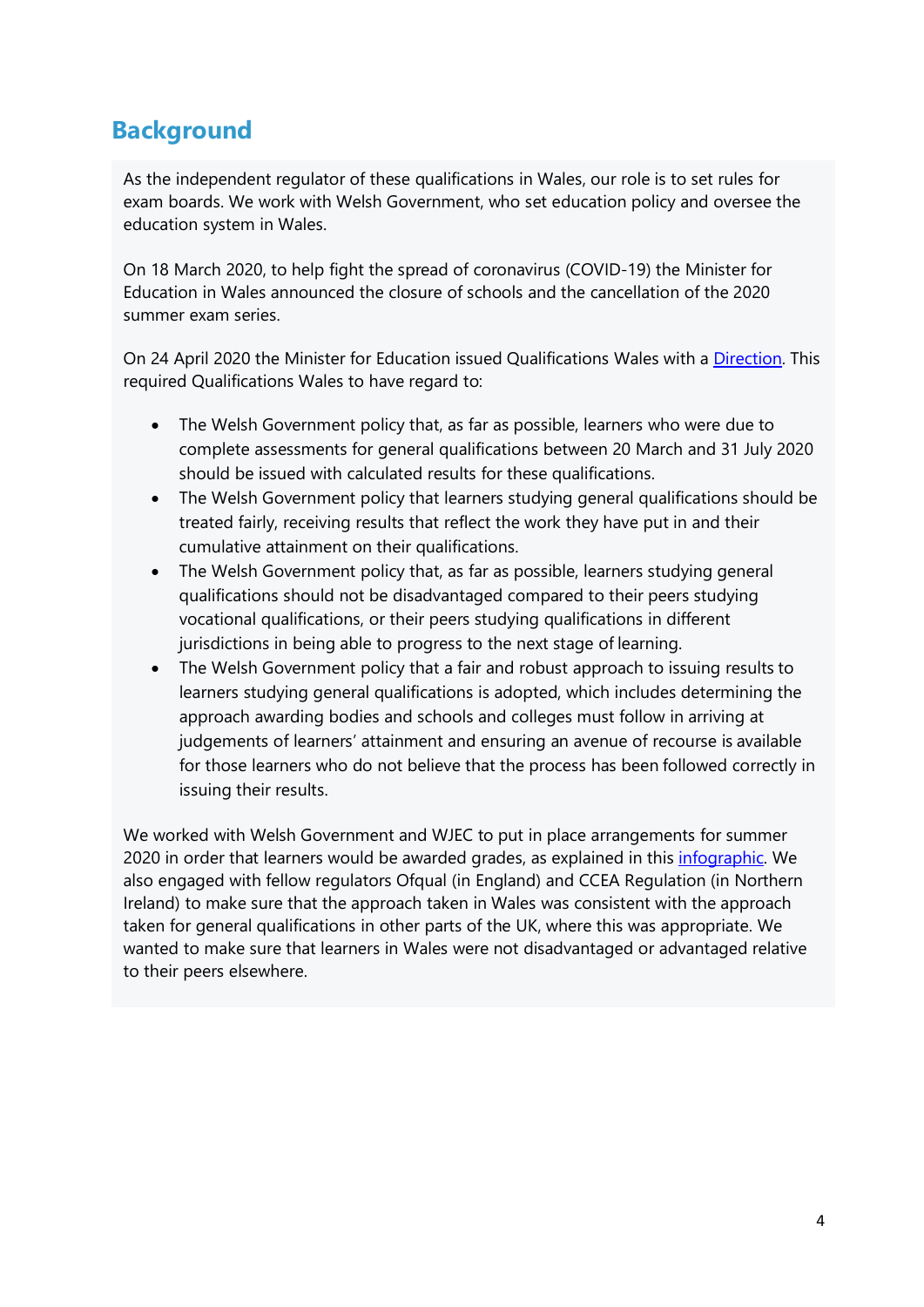# **Our approach**

The majority of learners in Wales take Wales-only approved GQs awarded by WJEC. There are 32 GCSEs, 29 AS levels, 29 A levels, three Welsh Baccalaureate Skills Challenge Certificates and a number of legacy qualifications<sup>[2](#page-5-0)</sup>. A small number of general qualifications are awarded by other awarding bodies which operate outside Wales. Whilst we regulate those qualifications, they follow the regulations set by Ofqual as they are designed principally for England.

As a regulator we have a duty to consider the burden we place on the awarding bodies we regulate. In planning for, and agreeing, arrangements for summer 2020, we have worked closely with WJEC to ensure as far as possible that our decisions were manageable and deliverable so that learners would receive grades on the usual results days.

# **Information for schools and colleges on the submission of Centre Assessment Grades**

In the absence of assessments in summer 2020, processes needed to be developed to enable the calculation of qualification grades. We issued [guidance](https://www.qualificationswales.org/english/publications/information-for-centres-on-the-submission-of-centre-assessment-grades/) to schools and colleges on the 3 April 2020, outlining the data that they needed to submit to WJEC to support this process. Two pieces of data were required for each learner entered in each qualification in a school or college and Heads of Centre were required to sign a declaration when submitting the data.

The data to be submitted were:

- a Centre Assessment Grade (CAG) which was a professional, holistic judgement of the grade a learner would most likely have achieved, had they been able to sit the exams this summer, and
- a position for each learner in a single rank order for each qualification in each school or college.

Within this guidance we provided advice on the range of evidence that might be used to inform the CAG for each learner. This included: records of learner performance in ongoing assessments and classwork, including practical work, formal assessments and mock exams, performance on non-examination assessment and any results already achieved. WJEC subsequently provided more specific guidance for each qualification. Due to likely inconsistencies in sources of evidence used by schools and colleges to arrive at a CAG for each learner, we judged that it was best that the information should be considered as part of a holistic judgement about a learner. Our guidance also included advice regarding CAGs for learners with agreed access arrangements, for example learners with disabilities.

<span id="page-5-0"></span><sup>&</sup>lt;sup>2</sup> WJEC Level 1/Level 2 GCSE in Information and Communication Technology, WJEC Level 1/Level 2 GCSE in Information and Communication Technology (Short Course), WJEC Level 1/Level 2 GCSE in Health and Social Care, WJEC Level 1/Level 2 GCSE in Health and Social Care (Double Award), WJEC Level 1/Level 2 GCSE in Home Economics: Child Development, WJEC Level 3 Advanced GCE in Applied ICT, WJEC Level 3 Advanced GCE in ICT, WJEC Level 3 Advanced Subsidiary GCE in Applied ICT, WJEC Level 3 Advanced Subsidiary GCE in ICT, WJEC Level 3 Advanced Subsidiary GCE in Health and Social Care (Double Award), WJEC Level 3 Advanced GCE in Health and Social Care (Double Award), WJEC Level 3 Advanced Subsidiary GCE in Health and Social Care and WJEC Level 3 Advanced GCE in Health and Social Care.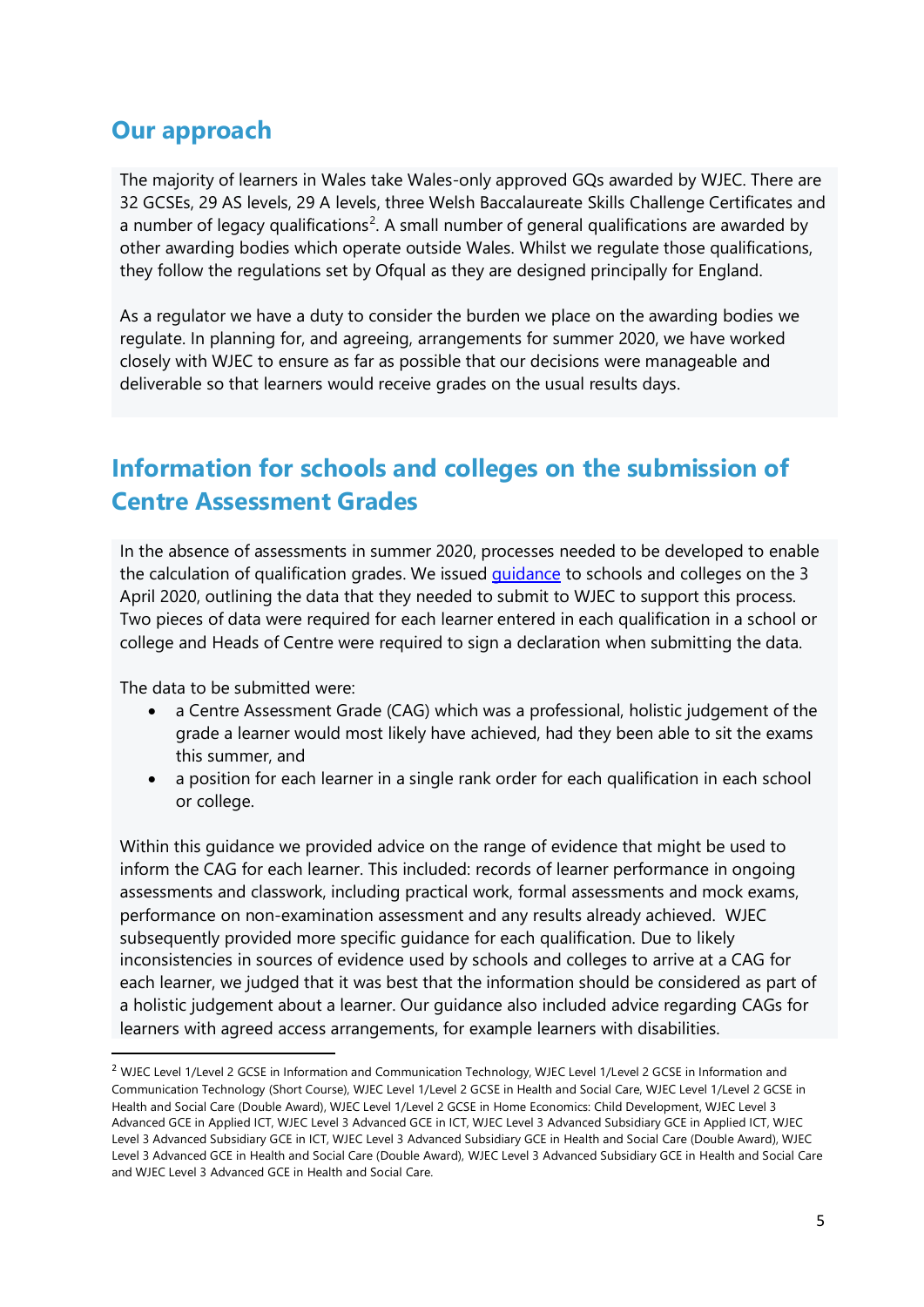Our guidance indicated that a statistical standardisation process<sup>[3](#page-6-0)</sup> would be required to produce the calculated grades this summer. It also made clear that the CAGs submitted by schools and colleges would be subject to these processes, and, therefore, were likely to change.

Finally, the guidance provided early advice about appeals.

We published an *[update](https://www.qualificationswales.org/media/5973/information-for-centres-on-the-submission-of-centre-assessment-grades-version-2-18-may-2020.pdf)* to our quidance on 18 May 2020, which included three changes:

- A reminder for Heads of Centre of the requirement already in place to ensure processes were compliant with the Public Sector Equality Duty (PSED) and the need to give due regard to it
- Advice that schools and colleges keep a detailed written record of the process used to produce CAGs and rank orders for each qualification, and
- As part of the Head of Centre declaration the need to provide confirmation that the accuracy of the data had been checked.

## **Consultation on arrangements for summer 2020**

We held a [consultation](https://www.qualificationswales.org/english/get-involved/consultations-and-surveys/closed-consultations-and-surveys/consultation-arrangements-for-summer-2020-exam-series/) on arrangements for summer 2020 for a period of two weeks between Tuesday 22 April and Wednesday 13 May 2020. We consulted on proposals relating to two key aspects of the arrangements. Firstly, the aims which would underpin the statistical standardisation model for the issuing of grades for learners this summer and secondly, the specific appeals process for this summer.

As part of the consultation, we produced an [integrated impact assessment](https://www.qualificationswales.org/english/get-involved/consultations-and-surveys/closed-consultations-and-surveys/consultation-arrangements-for-summer-2020-exam-series/) asking for views on the impact of our proposals, including the impact on those learners with protected characteristics, and on the Welsh language.

As a public body, we also have a duty under the Equality Act 2010 to have due regard, when carrying out our functions, to eliminate unlawful discrimination, particularly against those who share a protected characteristic. In accordance with this duty, we have carried out Equality Impact Assessments on our proposals this summer.

Our proposed arrangements to allow results to be issued to learners in a timely manner this summer raised a number of concerns about a potential negative impact on a range of learners, including those who share particular protected characteristics. These concerns were broadly captured under the following themes:

<span id="page-6-0"></span> $3$  See page 10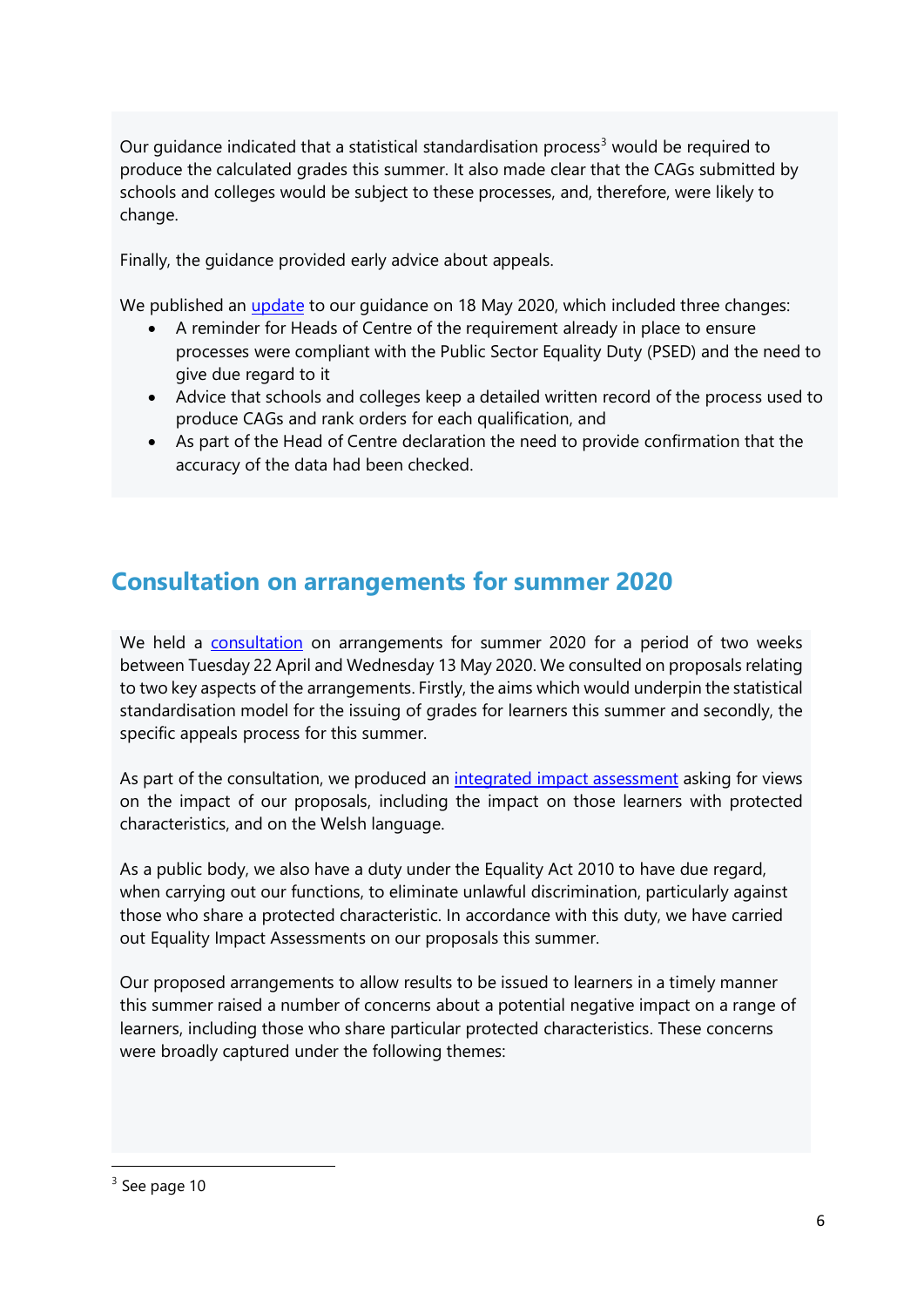- centre assessment data may systematically discriminate against groups of learners
- some learners (private candidates)<sup>[4](#page-7-0)</sup> will not be able to receive a grade.

In response, we updated our guidance to schools and colleges to include references to the PSED, reminding them of their obligations when determining their CAGs, and rank order for each learner. WJEC also provided additional guidance about submitting data.

Consistent with our aim of approving a model that accurately predicts learner grades, we have monitored the impact of the standardisation approach on the grades of learners with protected characteristics.

We ensured that the centre assessment data was checked as soon as possible after it was provided and used Welsh Government data to see if there was evidence that attainment gaps linked to learner characteristics had substantially changed compared to previous years.

In some cases, schools or colleges were unable to provide the two pieces of data required for private candidates originally entered with them. This was because they had insufficient relevant information to make a professional judgement on the likely grade the private candidate would achieve if they had sat the exams this summer.

Following our consultation, we made a decision to allow an exception for those learners where there was significant evidence already in place with WJEC, from prior attainment in the same qualification, and this is outlined in our **Private Candidate policy statement**. A calculated grade was produced for any private candidate who had sat a sufficient amount of the qualification in a previous exam series. This meant that most private candidates would receive a calculated grade. However, there were still a small number<sup>[5](#page-7-1)</sup> of private candidates who were not eligible for this method and therefore have not received a grade calculated this summer.

# **Extraordinary regulatory framework**

On 29 June 2020 we put in place an **Extraordinary Regulatory Framework for General** [Qualifications](https://qualificationswales.org/english/publications/gq-extraordinary-regulatory-framework/) for summer 2020<sup>[6](#page-7-2)</sup>. We published the final framework and consultation [decisions](https://qualificationswales.org/media/6181/arrangements-for-summer-2020-exam-series-decisions-taken-following-consultation.pdf) on 29 June 2020. We held a public [webinar](https://qualificationswales.org/media/6240/summer-review.mp4) to outline the findings and decisions of our consultation. More than 300 people attended and were able to submit written questions. A [summary](https://www.qualificationswales.org/media/6255/webinar-qas.pdf) of those questions and responses is available on our website, along with a recording of the webinar.

The final agreed aims that underpinned the statistical standardisation model were:

<span id="page-7-0"></span><sup>&</sup>lt;sup>4</sup> A Learner in relation to whom there is no Relevant Centre that has purchased the GQ Qualification on behalf of the Learner, and materially contributed to the preparation of the Learner for the assessment (whether through teaching or instruction provided by Teachers employed by it or otherwise).

<span id="page-7-1"></span><sup>5</sup> 28

<span id="page-7-2"></span><sup>&</sup>lt;sup>6</sup> Ofqual held a consultation on their proposed GQ extraordinary regulatory framework for summer 2020. The final *framework*, and consultation decisions were published by Ofqual on 11 June 2020.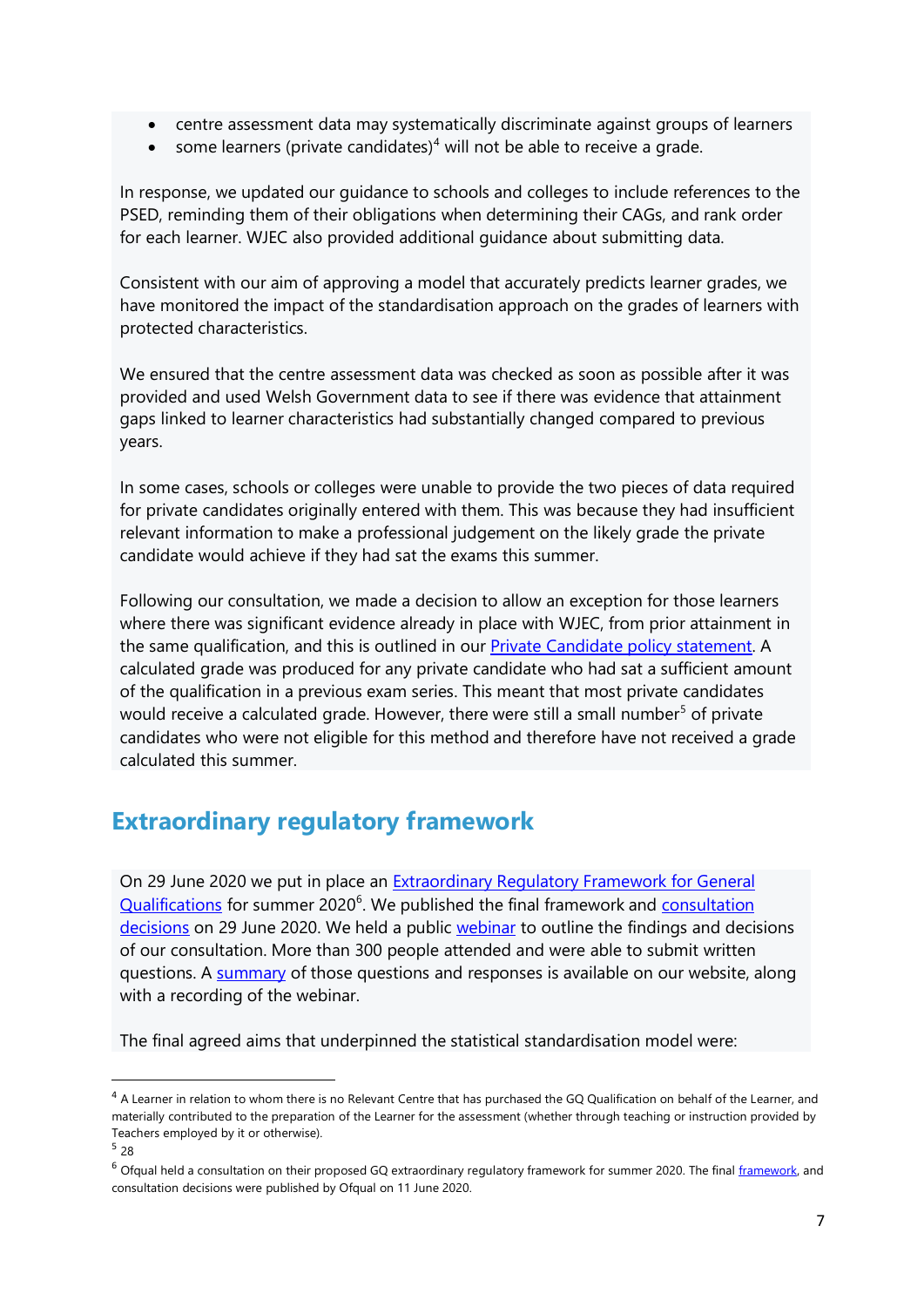- 1. Learners for whom a qualification level centre assessment grade and rank order submitted would receive a grade.
- 2. National outcomes would be broadly similar to those in previous years to reduce the risk of unfairness for learners over time and maintain public confidence.
- 3. As far as possible, the process for awarding grades would not systematically advantage learners or disadvantage learners, including those with characteristics protected by equalities legislation.
- 4. The statistical standardisation model would use a range of evidence to calculate the likely grades that learners. would have achieved, had they been able to complete their assessments.

# **Appeals**

We also consulted on details of an [appeals](https://www.qualificationswales.org/media/6213/appeals-process-summer-2020.pdf) process for summer 2020. The appeals process cannot work in the usual way this summer because there is no marking process to appeal against. However, schools and colleges will be able to appeal to WJEC on the grounds that wrong data was used when calculating a grade, the calculated grades generated by the statistical standardisation model were incorrectly allocated or communicated and/or there was some other procedural failing on the part of WJEC.

WJEC is not required to accept appeals submitted by individual learners or their representatives<sup>[7](#page-8-0)</sup>. Appeals will not be permitted relating to the professional judgements of teachers in relation to calculated grades, so long as those judgements are arrived at in line with the procedure set out by WJEC. If a learner is concerned that there has been bias or discrimination in how the school or college has followed the process, they should submit a complaint to the school or college in the first instance. Where the learner has credible evidence that grades were not based on objective judgements, resulting in bias or discrimination, they can contact WJEC. Learners with such concerns can also raise these with the Equality and Human Rights Commission (EHRC).

Qualifications Wales offers a final appeal stage, via the Exam Procedures Review Service, for appellants who do not consider that WJEC followed the correct process in dealing with their appeal. We have published information on the [appeals](https://www.qualificationswales.org/media/6213/appeals-process-summer-2020.pdf) process that will be available this summer.

<span id="page-8-0"></span> $<sup>7</sup>$  The only exception will be if it is the only way to secure an effective appeal where learners are not associated with a school or</sup> college, such as private candidates.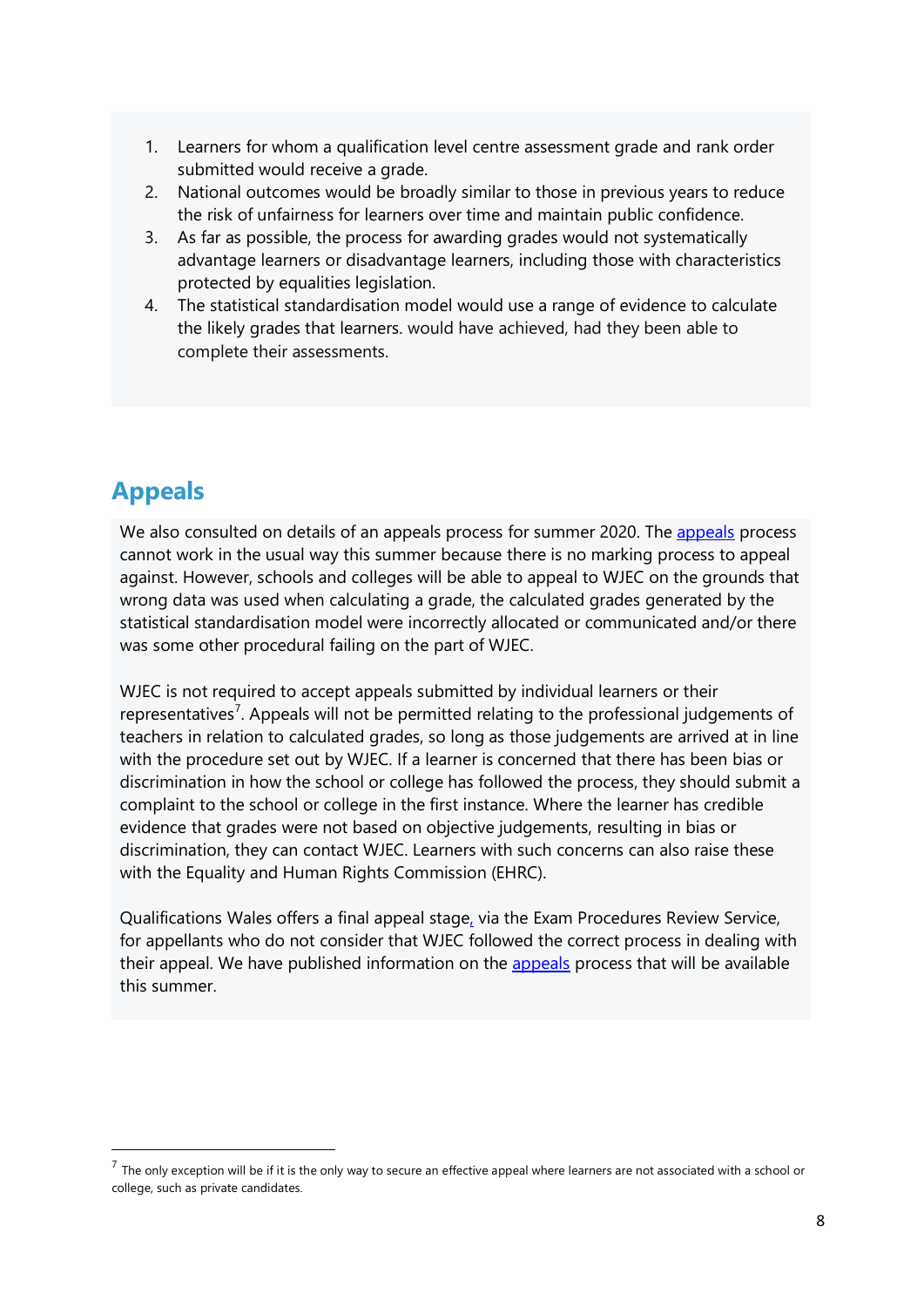## **Entries**

Despite the unique circumstances around the summer 2020 exam series caused by the COVID-19 pandemic, provisional entries data were collected as normal and published as [Official Statistics.](https://www.qualificationswales.org/media/5998/summer-entries-2020-release.pdf) These figures are useful indicators of potential changes in results due to fluctuations in entry from year to year.

## **GCSEs**

There were 307,925 GCSE entries for summer 2020. This is up by 0.7% compared to GCSE entries for summer 2019. Year 11 entries made up most of all GCSE entries for summer 2020 with 88.9% of entries from Year 11 learners. This proportion is unchanged from last summer.

Year 9 or below, Year 10 and Year 12 had proportional increases in GCSE entries this summer compared to last year. Despite the overall increase, Year 11 entries saw a small reduction of 0.1% compared to summer 2019. There were three phases of reformed GCSEs approved for use in Wales awarded this summer. 291,995 (94.8%) of the total summer 2020 entries were for these reformed qualifications.

## **AS level**

There were 42,445 AS level entries for Wales for summer 2020, 1.9% more than for summer 2019 (41,645 entries). This increase breaks the consistent downward trends since summer 2015, when there were 57,030 AS level entries. Year 12 had the largest number of entries, with 32,985 entries in summer 2020. Year 12 saw an increase of 3.5% AS level entries compared to summer 2019, while all other year groups saw proportional decreases. 40,760 entries (96.0%) of the total summer 2020 entries were for reformed qualifications approved for use in Wales.

## **A level**

There were 31,095 A level entries for summer 2020, 4.5% fewer than in summer 2019 (32,580 entries). The number of A level entries in Wales has seen a consistent year-on-year decrease since summer 2015, when there were 38,480 entries. Year 13 entries have decreased by 4.4% in summer 2020 (26,930 entries) compared to summer 2019 (28,165 entries). All other year groups also saw a decrease compared to summer 2019. 27,735 entries (89.2%) of the total summer 2020 entries were for reformed qualifications approved for use in Wales.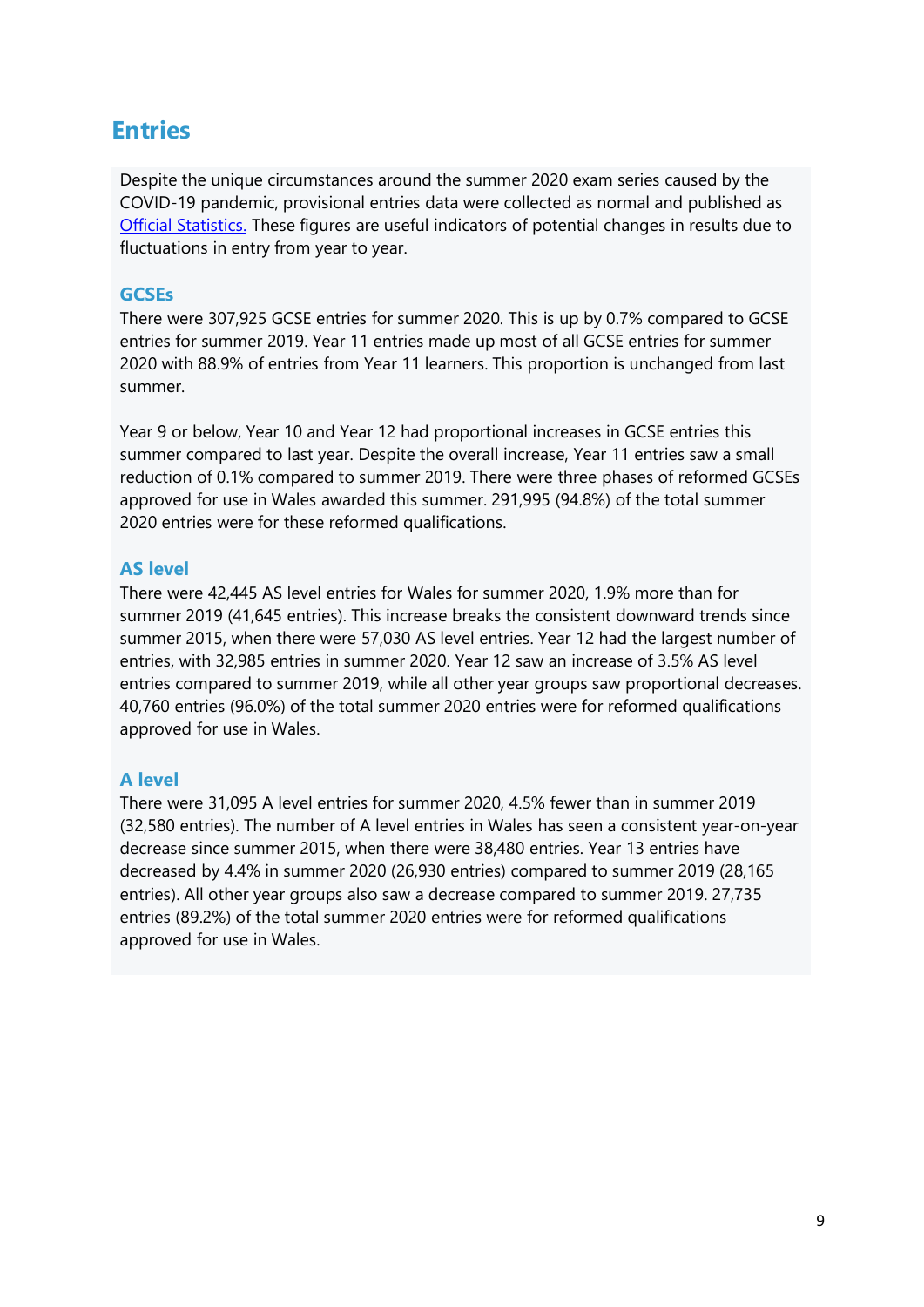# **Oversight of summer 2020**

We held review meetings with WJEC, at least weekly, to understand how the Extraordinary Regulatory Framework was being implemented, and to seek assurance on how risks that might impact on the delivery of this summer's results were being managed.

We asked WJEC to update us on progress in collecting and processing CAGs and sought assurance that correct results would be issued in a timely manner.

# **Development of the approach to standardisation**

Grades issued this summer needed to be as fair as possible. Our [analysis](https://www.qualificationswales.org/english/results-2020/how-are-grades-calculated/) of the CAGs showed that they were generous and there was also evidence of inconsistency between exam centres. Each school or college undertook their own process to produce the CAGs and it was unreasonable to expect that teachers in different schools or colleges across the country would make judgements that were precisely consistent with one another. In the time available, there was also not enough time to implement training. So that the final grades awarded were as fair as possible, a process of standardisation was needed. This would mean that grades could be calculated so that, there was no advantage or disadvantage to learners in different schools or colleges, or to learners in previous or future cohorts and at a national level, results would be broadly similar to those in other years. We worked with WJEC to identify the approach which would use the best combination of evidence available in these extraordinary circumstances

As outlined earlier, each school or college provided a CAG and a rank order to WJEC for all learners studying GCSEs, AS, A levels and the Skills Challenge Certificate. Following on from that process, there were two main steps to standardisation:

- **Step 1: Calculate grades for learners in each centre.** WJEC calculated a set of grades for each school or college
- **Step 2: Allocate grades to individual learners**. WJEC allocated the set of grades from step 1 to individual learners using the rank order provided by the teachers in the school or college

It was the combination of the evidence in these two steps which is the strength of the approach which:

- Allowed those who could not be included in step 1, for example, learners without prior attainment evidence, to receive a grade
- Removed reliance on a statistical model to accurately differentiate between individual learners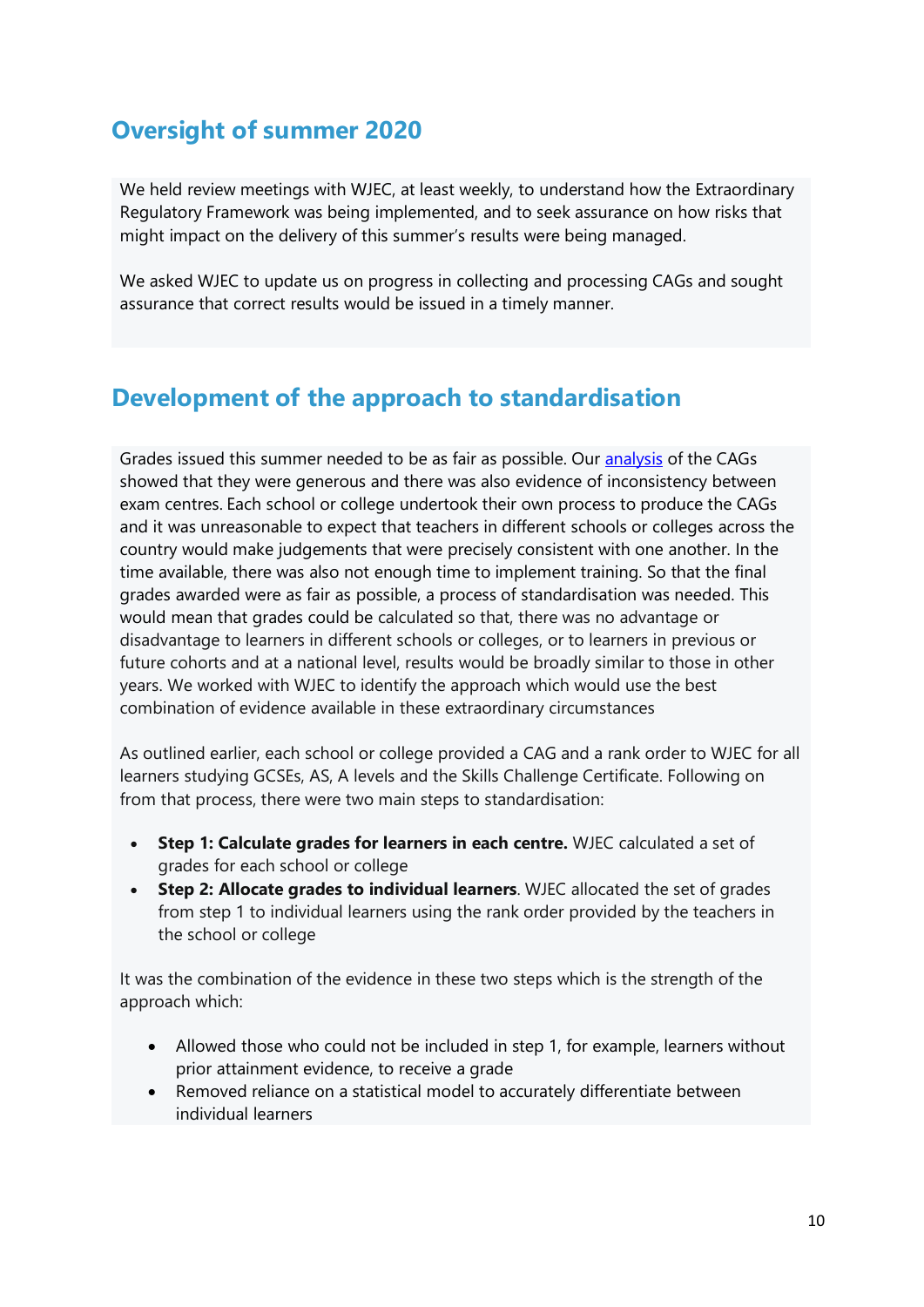• Included information from teacher judgements which would have been based on latest/more recent performance of learners. Research also shows that teachers are good at ranking learners<sup>[8](#page-11-0)</sup>.

WJEC researched various approaches, working closely with colleagues in other awarding bodies and with other regulators. A number of model approaches (and variants of those) were trialed and tested using data from recent years. Data from 2017 and 2018 were used to predict grades in 2019 and test for the accuracy of various models. The aim was to use the approach which was most accurate and valid across qualifications.

WJEC's proposed approaches for standardisation of GCSEs, AS and A level, and Welsh Baccalaureate Skills Challenge Certificate qualifications were presented to the Qualifications Wales Board over a number of extraordinary meetings. The standardisation models developed and proposed by WJEC were approved after careful consideration of their impacts and, in some cases, after additional information and clarification was provided by WJEC. The models are referred to as [Model 1](https://youtu.be/x8WzumKD9Co) and [Model 2.](https://youtu.be/hcUbeFX8_Mg) In summary, Model 1 is used for unitised qualifications where most of the learners entering in summer 2020 have taken the unit and where that unit forms a substantial part of the qualification. Model 2 is used for linear qualifications or unitised qualifications with insufficient units sat by the cohort.



<span id="page-11-0"></span><sup>8</sup> Tim Gill, Methods used by teachers to predict final A-level grades for their students. Research Matters: a Cambridge Assessment publication, 28 (Autumn 2019), pp.33-42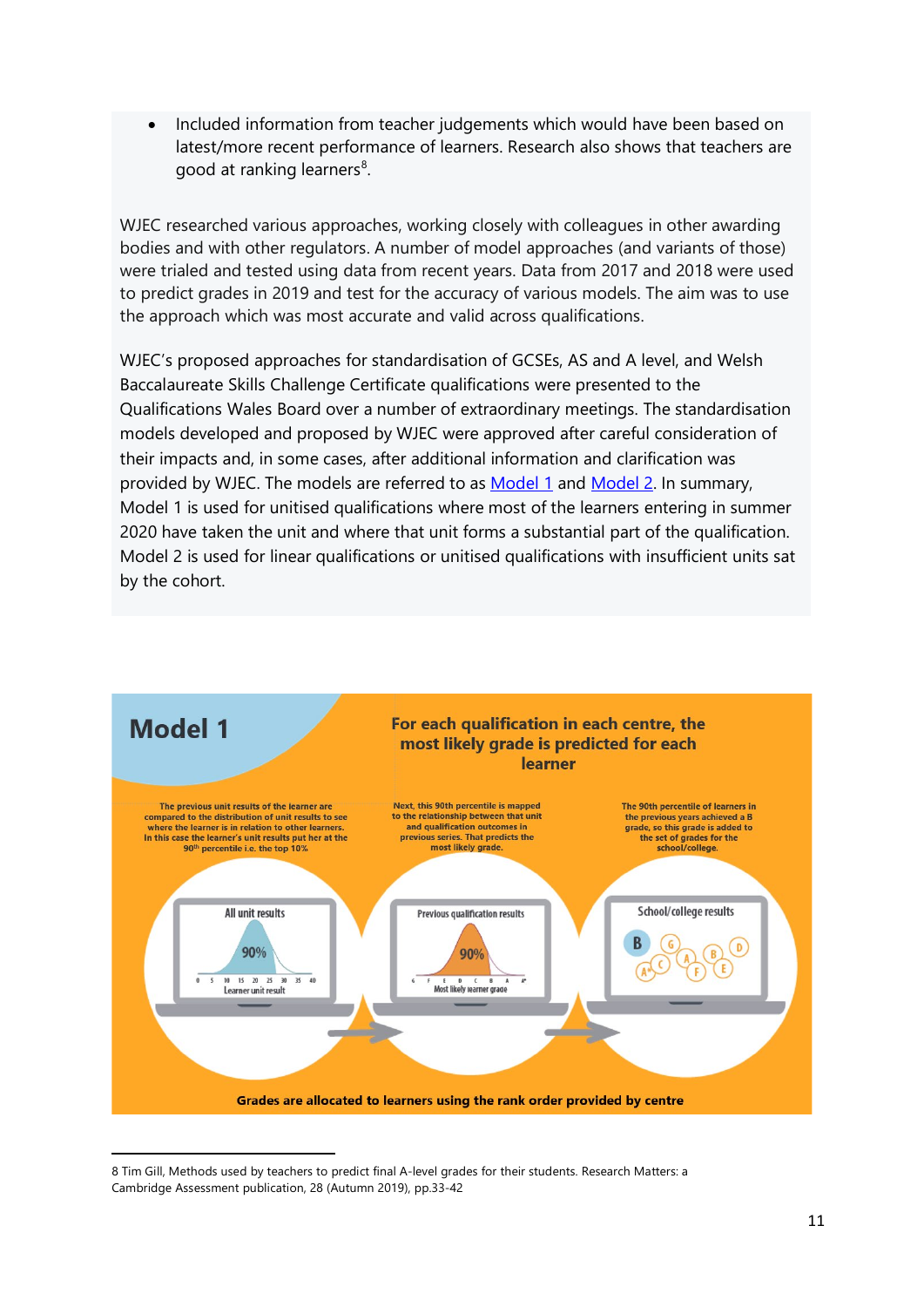

The historic data is adjusted to take account of the ability of the current cohort and get a set of grades for the school/college.

Grades are allocated to learners using the rank order provided by centre

The final approach taken to calculating grades for each qualification type this summer is outlined below.

#### **A Levels – summer 2020**

In Wales, the AS qualification contributes 40% of the assessment marks to the full A level. This means that there is very good evidence of prior attainment within the qualification available, which would have contributed to the grades of learners who were due to sit A levels this summer.

Model 1 was used by WJEC to calculate A level grades. WJEC calculated the most likely A level grade a learner would get based on their performance in the AS units and the known statistical relationship with A2 unit performance. This approach is similar to the approach taken when learners are absent for some exams in an exam series. This step in the process, step 1, created a set of results for each qualification in each school or college. In the final stage of the process, step 2, the set of results were allocated to learners according to the rank order of learners submitted by schools and colleges. This meant the final calculated grades took into account previous performance at AS level, and the judgment of teachers in a school or college in relation to individual learners. The approach includes a 'sensecheck' to prevent any learner getting a grade lower than they had already 'banked'.

We approved this method for use in Wales because AS results are a reliable source of evidence of prior attainment. Testing on the accuracy of this method using historical data confirmed that this was an accurate method. This approach can only be used where AS qualifications contribute to the A level grade.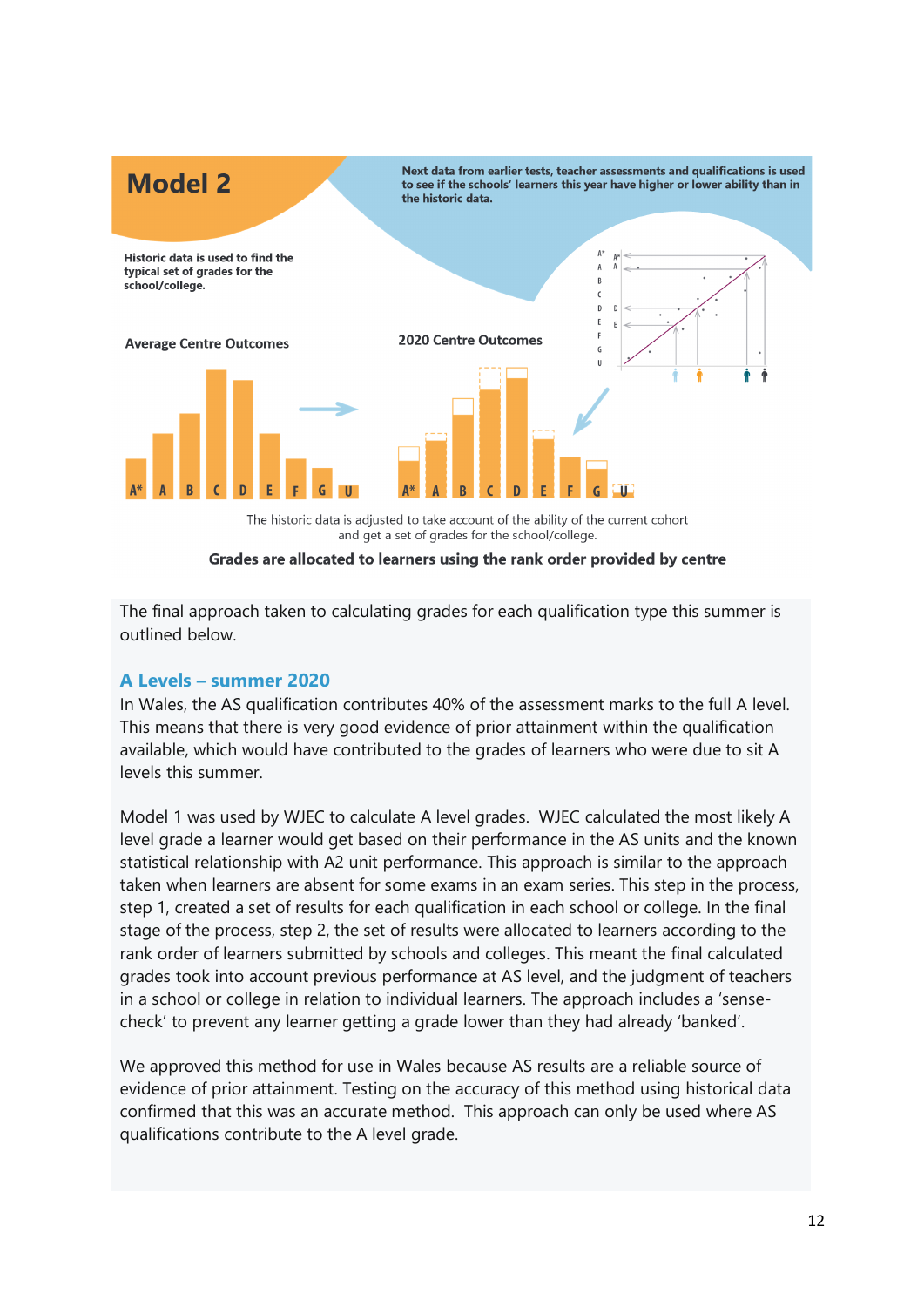#### **AS levels – summer 2020**

At AS level, Model 2, was used. Step 1 of the process used historical centre performance over two to three years to calculate a set of grades for the school or college. This was then adjusted using mean GCSE data to account for the ability of the current cohort. In step 2, the grades were then allocated to learners according to the rank order provided, as for A levels. This is a similar approach to that used for all GCSEs, AS levels and A levels in England and AS levels in Northern Ireland.

#### **GCSEs – summer 2020**

For most GCSE qualifications, Model 2 was used. We supported the developmental work by investigating the relationship between data from key stage 2 national assessments and key stage 3 national assessments with GCSE outcomes. We found that using key stage 2 teacher assessment data did not add much predictive value. However, we found that a measure of average performance across all of the Year 9 national tests and teacher assessments from key stage 3 was strongly associated<sup>[9](#page-13-0)</sup> with, and predictive of, GCSE results.

We analysed the national test and teacher assessment data to determine if there was any bias related to learner characteristics. An initial analysis which simply compared outcomes without controlling for later attainment (GCSE outcomes) found that there were some differences by learner characteristic. However, these differences were subtle, and had substantial overlaps. A statistical model was then used to quantify these differences, account for later attainment and test for statistical significance. While some of the differences were statistically significant, the effect sizes were small. We also found that there was no strong evidence of bias in this data relative to GCSE results. The release of this data, from the Welsh Government to WJEC for the purpose of standardisation was therefore approved by the Minister for Education. As a source of evidence, this allowed the predicted results of the school or college to be adjusted to account for the ability of the current cohort in step 1.

A number of GCSEs in Wales are unitised and therefore evidence from previous units of the qualification was available. For subjects where there is consistent evidence of prior attainment from earlier units of a qualification and these units make up a substantial part of the course, then Model 1 was used, in a similar way to that used at A level. Testing showed that this banked evidence only produced more accurate and valid grades in subjects where the units in question represented enough of the qualification and had been taken by enough of the learners entered for the qualification. Model 1 was used for GCSEs in Biology, Chemistry Physics, Double Award Science and English Literature, where the banked evidence would be from units completed earlier in the course. As for AS levels, the approach includes a 'sense-check' to prevent any learner getting a grade lower than they had already 'banked'.

<span id="page-13-0"></span><sup>9</sup> correlation of 0.89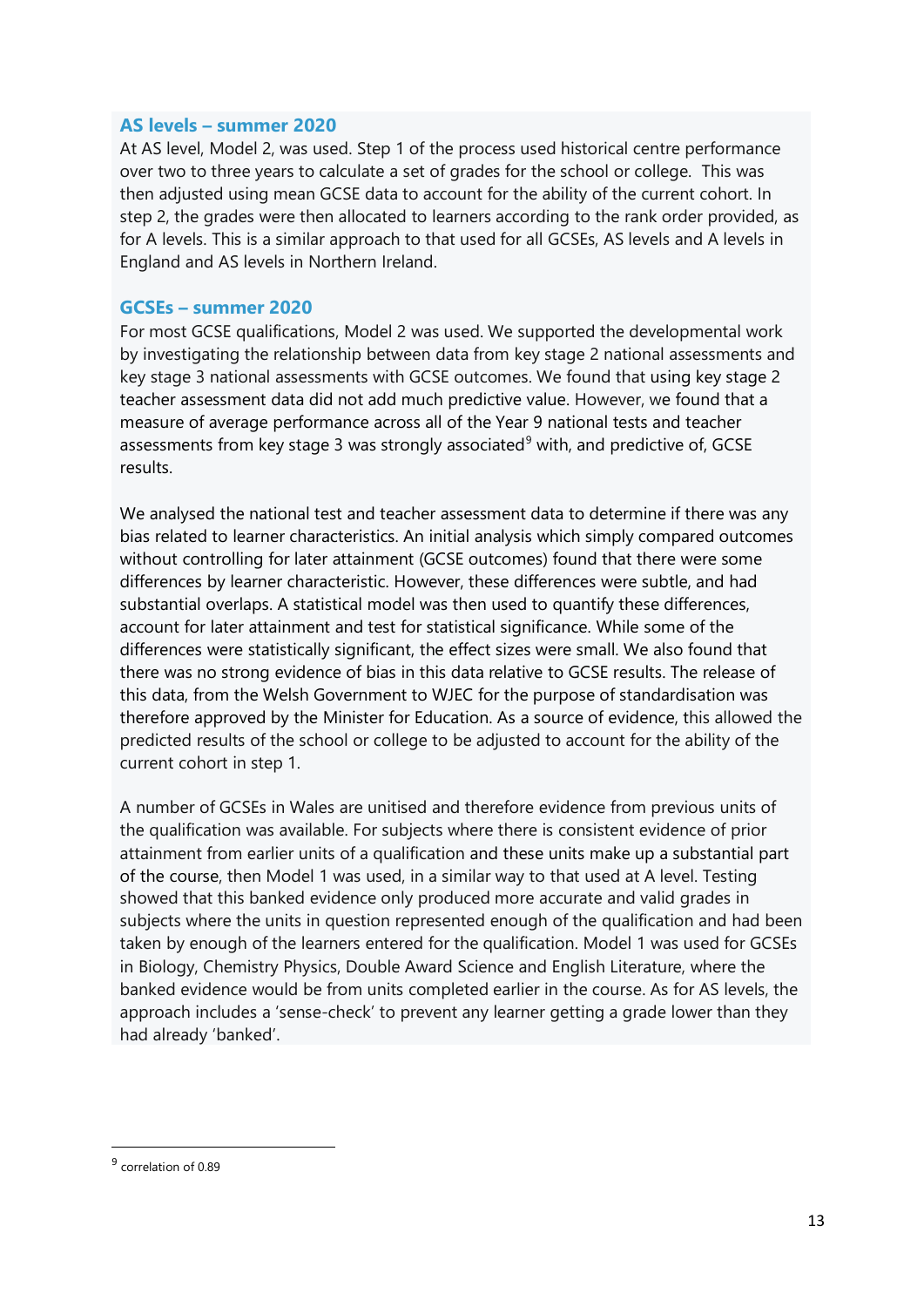### **Welsh Baccalaureate Skills Challenge Certificates**

These qualifications are different to unitised A levels and GCSEs in that learners can take any combination of units in any order. This flexibility meant that there was banked evidence for each of the units but only from a subset of the cohort. A variant of Model 1 proved to be the most accurate for these qualifications.

There are some cases where the overall approach was adjusted, due to issues with availability of data.

- 1. Some private candidates did not have CAGs and rank order data submitted by a school or college. We explored options for these learners and made an allowance for grades to be calculated using previous attainment data where it existed. This was outlined in our **Private Candidate Policy statement**. However, there remained a small number of private candidates for whom a grade could not be awarded this summer, and we highlighted this to FE and HE admissions officers, urging them to consider alternative forms of evidence of ability for these learners. We [wrote](https://www.qualificationswales.org/media/6389/letter-to-he-admissions-782020.pdf) to all HE providers, via UCAS, to explain this. A number of private candidates may have been entered for GCSEs as part of the admission requirements for Initial Teacher Education (ITE) courses. Welsh Government recognised that existing admission requirements for learners joining ITE courses may not be achievable this summer and the normal [entry requirements for ITE provision](https://gov.wales/sites/default/files/publications/2020-06/covid-19-additional-temporary-guidance-for-initial-teacher-education-ite-partnerships.pdf) in Wales have been amended to take this into account.
- 2. In a small number of cases, where a school or college did not have any AS data, Model 2 was used.
- 3. Predicting outcomes based on historic performance for schools or colleges with very small entries into a qualification, can be unreliable. Therefore, for qualifications where Model 2 was used to calculate the grades (AS levels and most GCSEs), and the school or college had a small entry, more weight was given to CAGs. For schools and colleges with a very small entry the CAGs were used directly with no input from the model. For those with large entries, the model was used with no weighting placed on the CAGs and for those with entries between these two extremes the weighting on the CAGs decreased as the entry size increased. The technical detail of this was the same as used in England and was accepted following analysis to check it was appropriate for Wales. Model 1, which was used to calculate grades for A level and some GCSEs, was based on performance in AS units or GCSE units sat earlier in the course, with no reliance upon historic centre performance, so there was no need for a similar adjustment for small entries to be used.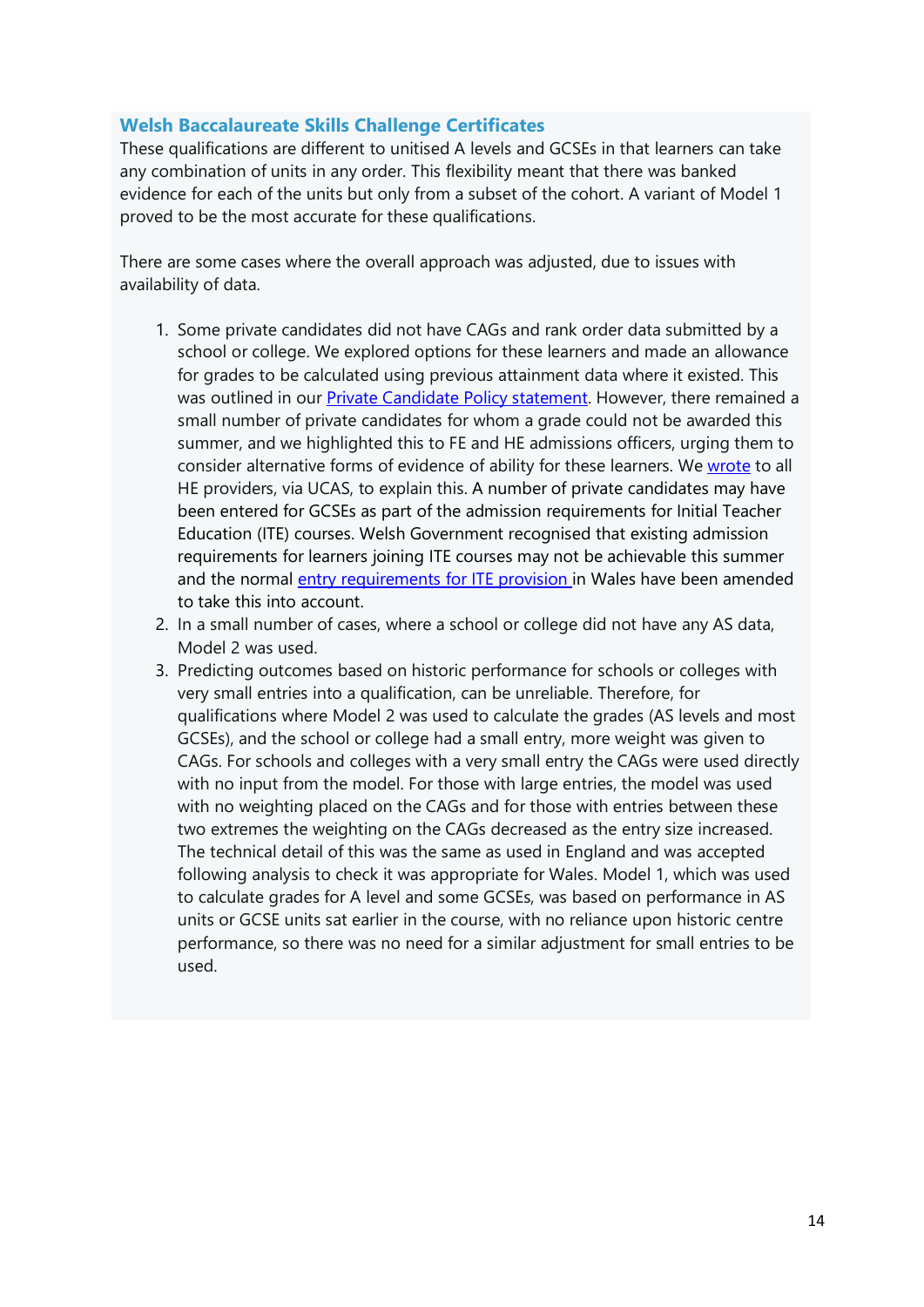### **Monitoring of qualification decision-making processes**

WJEC developed processes to agree the outcomes for each qualification. These meetings involved a committee of key staff including senior WJEC officers and subject teams. They reviewed proposed outcomes against statistical predictions for 2020 and historical data to make decisions on the final outcomes for each qualification. Qualifications Wales observed all 28 of these meetings to be satisfied that processes were compliant with WJEC procedures and that appropriate evidence was taken into account.

Once results were calculated and proposed to us, we carried out a review of subject-level outcomes, before confirming them in Maintenance of Standards meetings. We worked closely with WJEC to understand the outcomes for all qualifications, and to be satisfied that national outcomes were broadly similar to previous years in order to protect qualification standards and support fairness for learners, past, present and future.

## **Results**

We published an **overview** of AS, A level and Advanced Skills Challenge Certificate outcomes on 13 August 2020. The report also includes:

- an initial equalities analysis focused on how overall attainment gaps relate to previous years. The overview includes some analysis by free school meal eligibility, age and sex and
- an analysis of the CAGs provided by schools and colleges across Wales this summer.

This results overview will be mirrored for GCSE and KS4 Skills Challenge Certificate qualifications on 20 August 2020.

WJEC published a technical report on the details of how they have calculated AS, A level and Advanced Skills Challenge Certificate grades on 13 August 2020 and will publish an equivalent report on GCSE and KS4 Skills Challenge Certificate qualifications on 20 August 2020.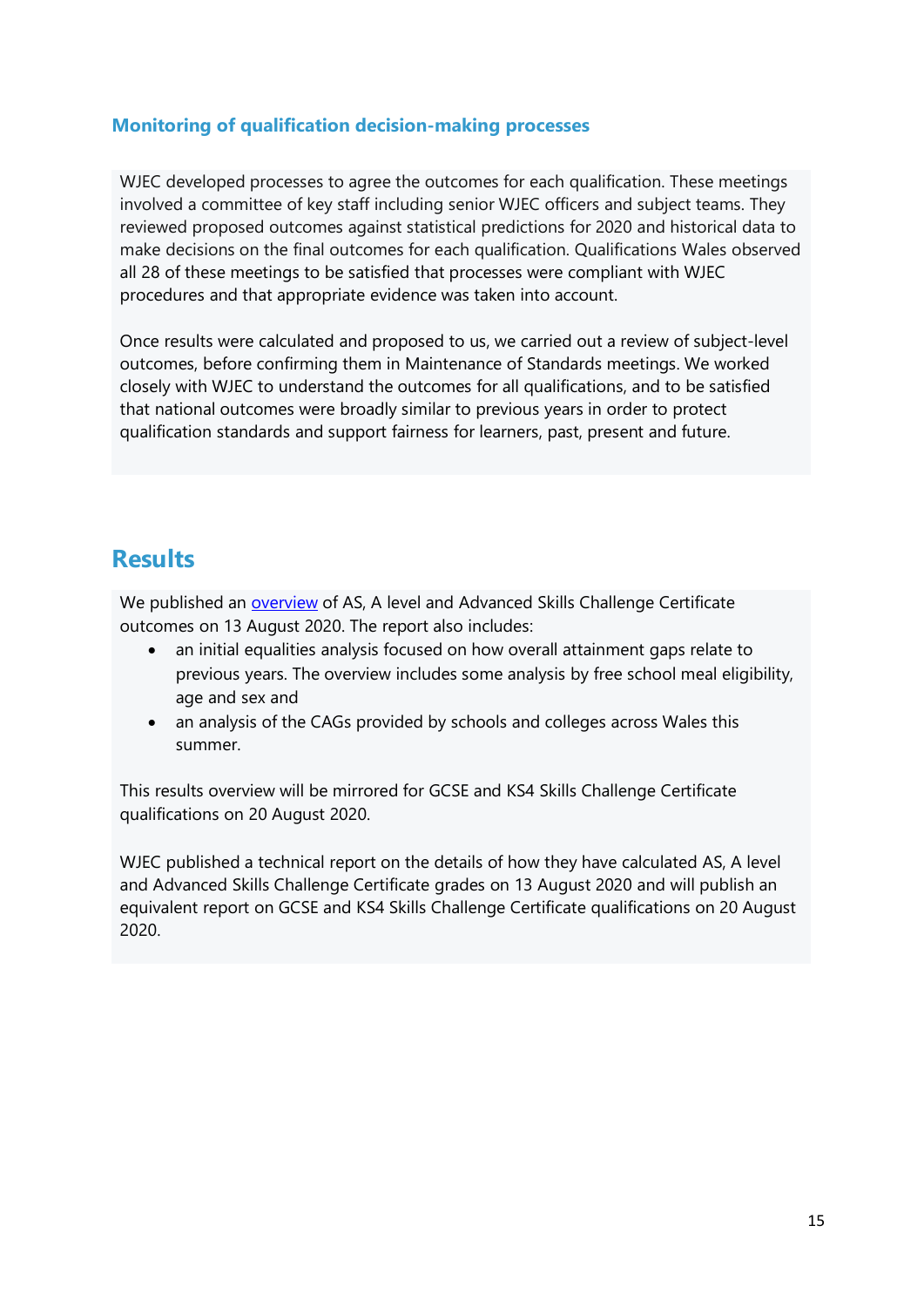## **How we communicated**

We have communicated with learners and other stakeholders through a range of channels on a regular basis, and to reassure them that they can have confidence in the process that will be used for awarding grades for GQs this year.

We created a dedicated [COVID-19](https://www.qualificationswales.org/english/coronavirus---covid-19/qualifications-wales-statements/essential-skills-wales-contingency-arrangements---20-april-2020/) area on our website and kept it updated to provide current information on all developments. The published information included:

- blogs
- video content
- letters and information to schools and colleges
- Qualifications Wales statements
- Ofqual statements and
- frequently asked questions.

The COVID-19 pandemic has resulted in an increase in traffic to our website and in activity from learners and wider stakeholders engaging through our social media channels. The total number of impressions (opportunities to read our content) through Twitter, Facebook and LinkedIn, from the time schools and colleges closed in March to the end of May, was just over 1.1 million, almost five times more than usual. Our External Relations Team has responded to over 250 direct emails and telephone calls from a range of stakeholders since the closure of schools and colleges in March.

In May, we provided a formal response to the Equality and Human Rights Commission (EHRC) on their response to our consultation on Arrangements for summer 2020 exams series. In July, we provided a formal [response](https://www.qualificationswales.org/media/6292/response-to-cype-committee-s-scrutiny-of-covid-19-and-its-impact-on-children-and-young-people.pdf) to the Children, Young People and Education (CYPE) Committee's scrutiny of COVID-19 and its impact on children and young people.

In addition to partnership work outlined previously, we engaged with the following key stakeholders on developments to discuss their concerns and the impact on delivery:

- our Head Teacher Reference Group (HTRG)
- Regional Education Consortia
- Association of Directors Education Wales (ADEW)
- Trade Union Representative Organisations (TURO)
- Welsh Local Government Association (WLGA)
- Careers Wales
- Youth Parliament; Children and Young People Committee members
- Minority representative and parent representative groups and
- Estyn.

In the interest of supporting learner progression, we have worked closely with FE and HE to share information with the clear message that qualifications this year will be as valued and robust as those awarded in any other year. We have created [blogs](https://www.qualificationswales.org/english/coronavirus---covid-19/blogs/necessity-is-the-mother-of-invention-supporting-university-offer-holders-for-2020-entry-and-potential-applicants-for-2021-and-beyond/) and infographics to support this message and have [written](https://www.qualificationswales.org/media/6389/letter-to-he-admissions-782020.pdf) to all HE providers setting out our approach to awarding grades this summer, as outlined earlier.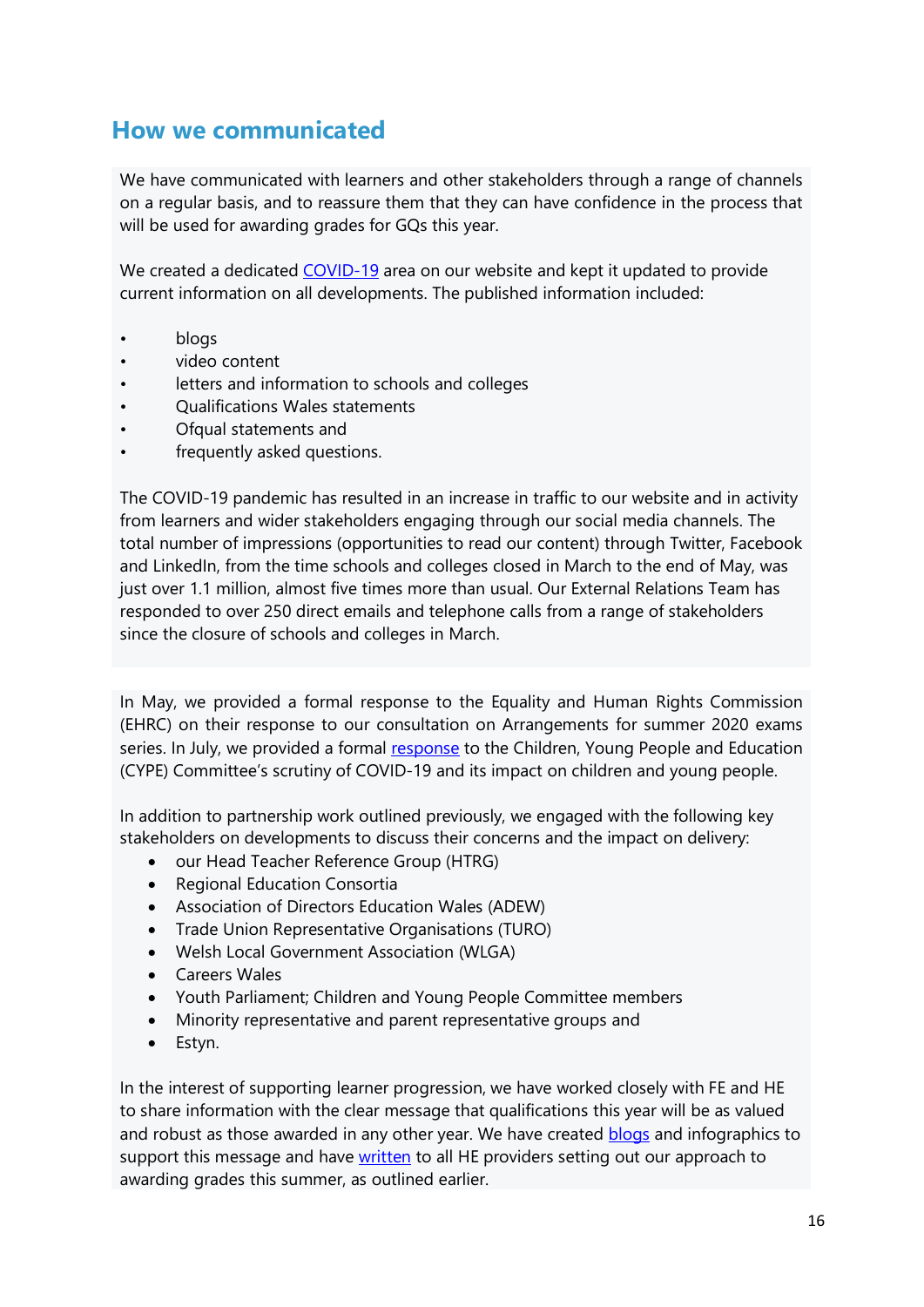Approaching results days, we created a dedicated [Results 2020](https://www.qualificationswales.org/english/results-2020/) section on the website with the aim of providing supporting information for all stakeholders related to results for summer 2020.

## **What next? – Approach to 2020/2021**

In March we discussed the risks and issues associated with requiring WJEC to offer an autumn series with the Minister for Education and agreed that the disruption to teaching and learning in the autumn would be too significant, and that there were potential issues of equity as learners would not necessarily have access to the same opportunities to prepare. This view was shared by WJEC.

Around the same time, Ofqual indicated that they would be consulting on a requirement that awarding bodies offer qualifications in an additional series to allow those learners dissatisfied with the calculated grades awarded in summer 2020 to sit their exams. Following consultation, they confirmed that an autumn series would be held in October and November 2020. In July 2020, the Qualifications Wales Board reviewed the decision made in March and confirmed that we should not require WJEC to offer an exceptional autumn series.

#### **November 2020 series**

We decided that the November 2020 series will operate as normal, subject to there being no further disruption caused by COVID-19, and communicated this to schools and colleges in a [letter.](https://www.qualificationswales.org/media/6244/3-july-2020-letter-to-schools-colleges-nov-series-s21-eng.pdf) GCSEs in English Language, Mathematics, Mathematics-Numeracy and Welsh Language will be available, as usual. Given the timing of this scheduled series, we believe that this series will be most relevant for learners who wish to re-sit any of these qualifications. The assessments in this series will not be amended, so schools and colleges will need to consider carefully whether it is appropriate to enter Year 11 learners where teaching and learning has been significantly disrupted.